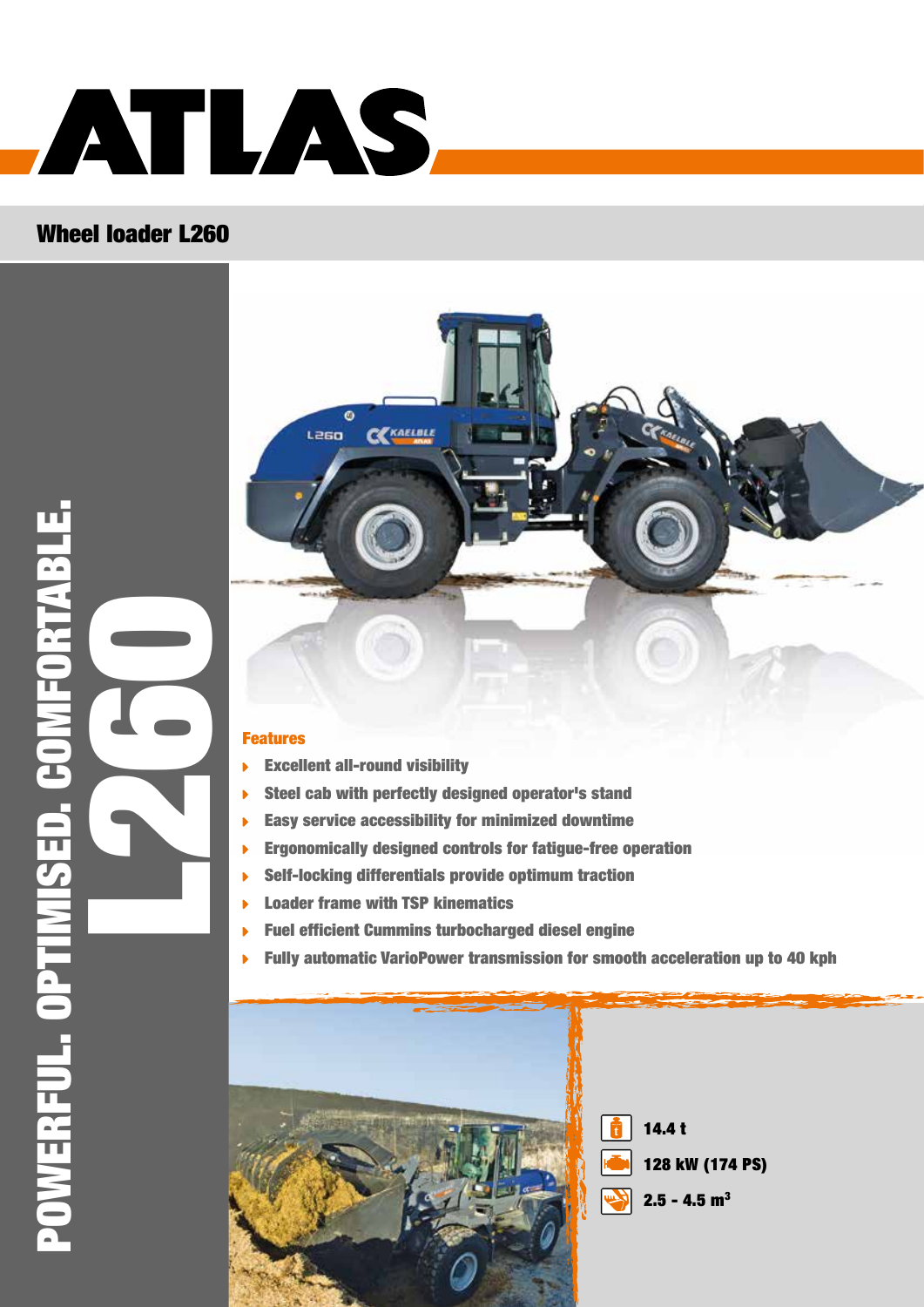## ATLAS

#### ENGINE

| Manufacturer, model                     |                                                        | Cummins, QSB 6.7                      |
|-----------------------------------------|--------------------------------------------------------|---------------------------------------|
| <b>Type</b>                             | 6-cylinder turbocharged diesel engine, COM III/EPA III |                                       |
| Combustion                              |                                                        | 4-stroke cycle, Common Rail injection |
| <b>Displacement</b>                     |                                                        | 6700 $cm3$                            |
| Net power rating at 2200 rpm (ISO 9249) |                                                        | 128 kW (174 hp)                       |
| <b>Cooling system</b>                   |                                                        | Water                                 |

#### Electrical system

Nominal voltage 24 V

Lighting system in compliance with German and European standards

#### Power transmission

Hydrostatic drive, closed circuit, independent from loader hydraulics. Perfected driving automatics, automatic adjustment of drawbar pull and speed. Hydraulic motor power shift providing two speed ranges. Infinitely variable speed control forward and reverse. 4-wheel drive from reduction gear on rear axle via cardan shaft to front axle. Brake inching pedal.

| 2 gears: |            |
|----------|------------|
| "Low"    | $0-6$ kph  |
| "High"   | $0-40$ kph |

#### Axles

Front: Planetary drive axle, rigidly mounted. Limited slip-type differential 45% Rear: Oscillating (with cushioning) planetary final drive axle, with integrated reduction gear. Limited slip-type differential 45%.

| Angle of oscillation | $+12°$                   |
|----------------------|--------------------------|
| <b>TIRES</b>         |                          |
| Standard             | 20.5 R25 VJT Bridgestone |
|                      |                          |

#### Brakes

| Service brake:   | Hydraulically actuated two-circuit power brake<br>system. Oil-immersed multi-disc brakes in both<br>axles, acting on all 4 wheels via 4-wheel drive. |
|------------------|------------------------------------------------------------------------------------------------------------------------------------------------------|
| Auxiliary brake: | Hydrostatic drive provides dynamic braking.                                                                                                          |
| Parking brake:   | Spring-loaded brake acting on both discs<br>of the rear axle.                                                                                        |

#### **STEERING**

Articulated, 2 steering cylinders with final positioning damping on both sides, fully hydraulic through Load-Sensing priority valve, quick and easy steering even at engine idle-running speed. Total steering angle 80° and 80° and 80° and 80° and 80° and 80° and 80° and 80°

#### Operating data, standard equipment

| Operating weight (ISO 6016)                                                     | 14.400 kg           |
|---------------------------------------------------------------------------------|---------------------|
| Tipping load, straight at full reach (ISO 14397-1),<br>direct mounting / QAS    | 10,720 / 10,360 kg. |
| Tipping load, articulated at full reach (ISO 14397-1),<br>direct mounting / QAS | 9,360 / 9,040 kg.   |
| Total length, bucket on ground                                                  | 7230 mm             |
| <b>Total width</b>                                                              | 2500 mm             |
| Turning radius at outside bucket edge                                           | 6150 mm             |
| Wheelbase                                                                       | 3100 mm             |
| Total height (top of cab)                                                       | 3260 mm             |



#### Fluid capacities

| Fuel tank                     | 2401             |
|-------------------------------|------------------|
| Hydraulic system (incl. tank) | 135 <sub>1</sub> |

#### Hydraulic system

| Pump capacity    | 160 l/min |
|------------------|-----------|
| Working pressure | 310 bar   |

Control unit: Proportional hydraulic valve with 3 control circuits. Simultaneous, independent control of all movements. Single, four-way control lever (multi-function lever) for 1 tilt and 2 lift cylinders with integrated travel direction selector switch and switch for additional control circuit. Float position in control circuit "Lowering", electro-hydraulically operated. Additional control circuit electrically operated with preselection of flow rate and impulse/continous operation.

#### Loader frame

| Loader frame with TSP-linkage, attachments directly mounted. |                    |
|--------------------------------------------------------------|--------------------|
| General-purpose bucket (ISO 7546)                            | $2.60 \text{ m}^3$ |
| Lift capacity at ground level (ISO 14397-2)                  | 141,000 N          |
| Breakout force at bucket edge (ISO 14397-2)                  | 119,900 N          |

#### Fork lift attachment

| Operating load over the total lift and steering range | 5000 kg |
|-------------------------------------------------------|---------|
| Width of fork carrier                                 | 1900 mm |
| Length pallet forks (150x60 mm)                       | 1200 mm |
| <b>Stability factor</b>                               | 1.25    |
|                                                       |         |

Operating load determined on level ground  $= 80 %$  of tipping load, articulated

#### **CAB**

Rubber-mounted full-vision steel cab, ROPS (EN ISO 3471) and FOPS\*\* (EN ISO 3449) certified.

Cab featuring two doors, electric windshield intermittent wipers and washer (front and rear), tinted panoramic safety glass, sliding window on left-hand side.

Driver's seat with hydraulic cushioning and lap belt, weight-adjustable, in compliance with ISO 7096 and ISO 6683.

Cab heating with 3-speed heater fan (choice fresh air/recirculating air) and windshield defroster, front and rear.

Automatic climate control.

Steering wheel with height and tilt adjustment.

Radio pre-installation.

2 front and 2 rear working floodlights.

Sound level values in compliance with EC-directives.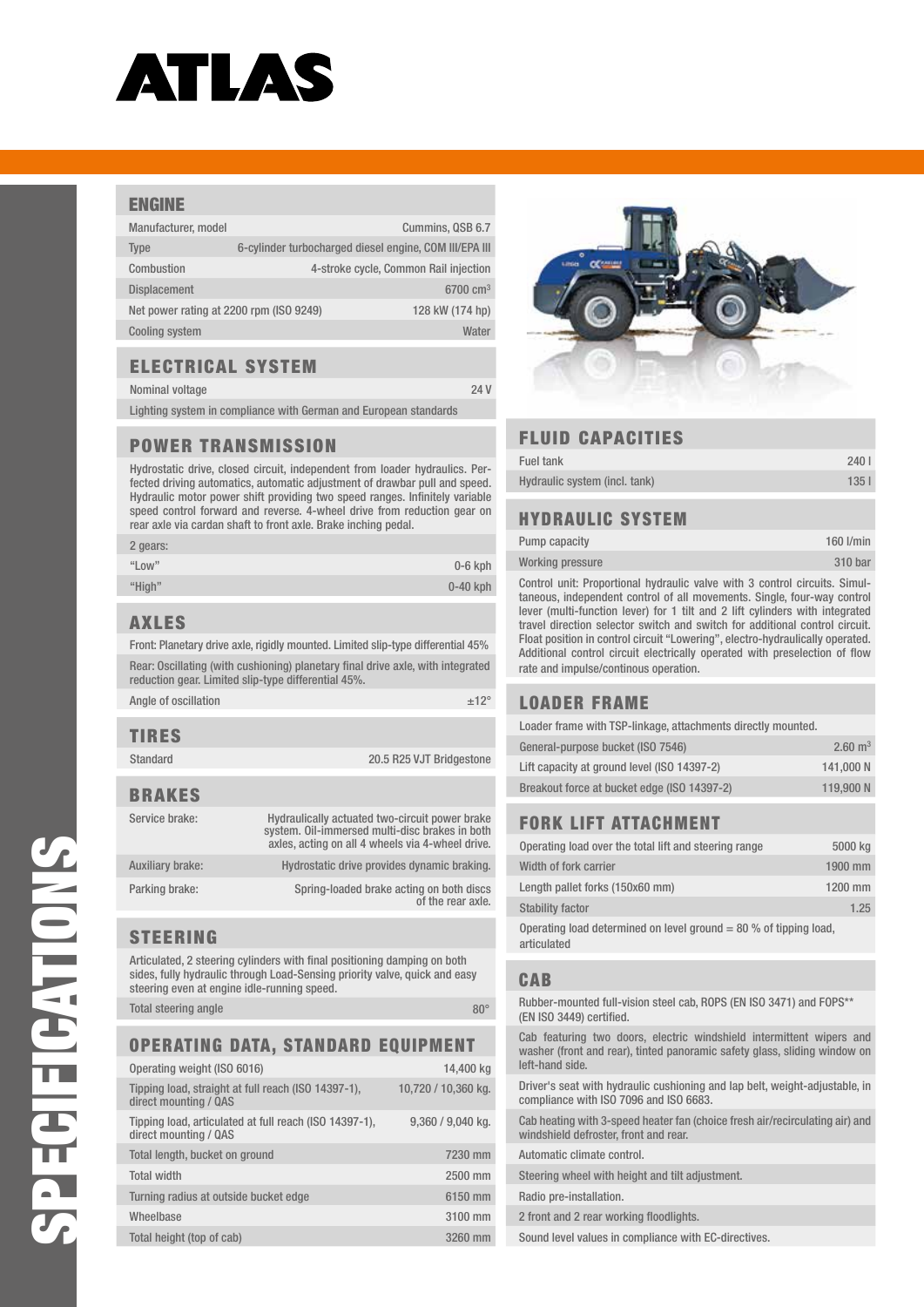### L260



#### Examples of material densities

| Granite, basalt, sand (damp), gravel (damp), slate:    | $1.8 - 2.2$ t/m <sup>3</sup> | Topsoil, clay, mineral coal:     | $1.1 - 1.6$ t/m <sup>3</sup> |
|--------------------------------------------------------|------------------------------|----------------------------------|------------------------------|
| Sandstone, gypsum, limestone, soil (damp), sand (dry), | $1.5 - 1.8$ t/m <sup>3</sup> | Wood chips (dry), compost, coke: | $0.2 - 1.0$ t/m <sup>3</sup> |
| gravel (dry):                                          |                              |                                  |                              |

DIMENSIONS